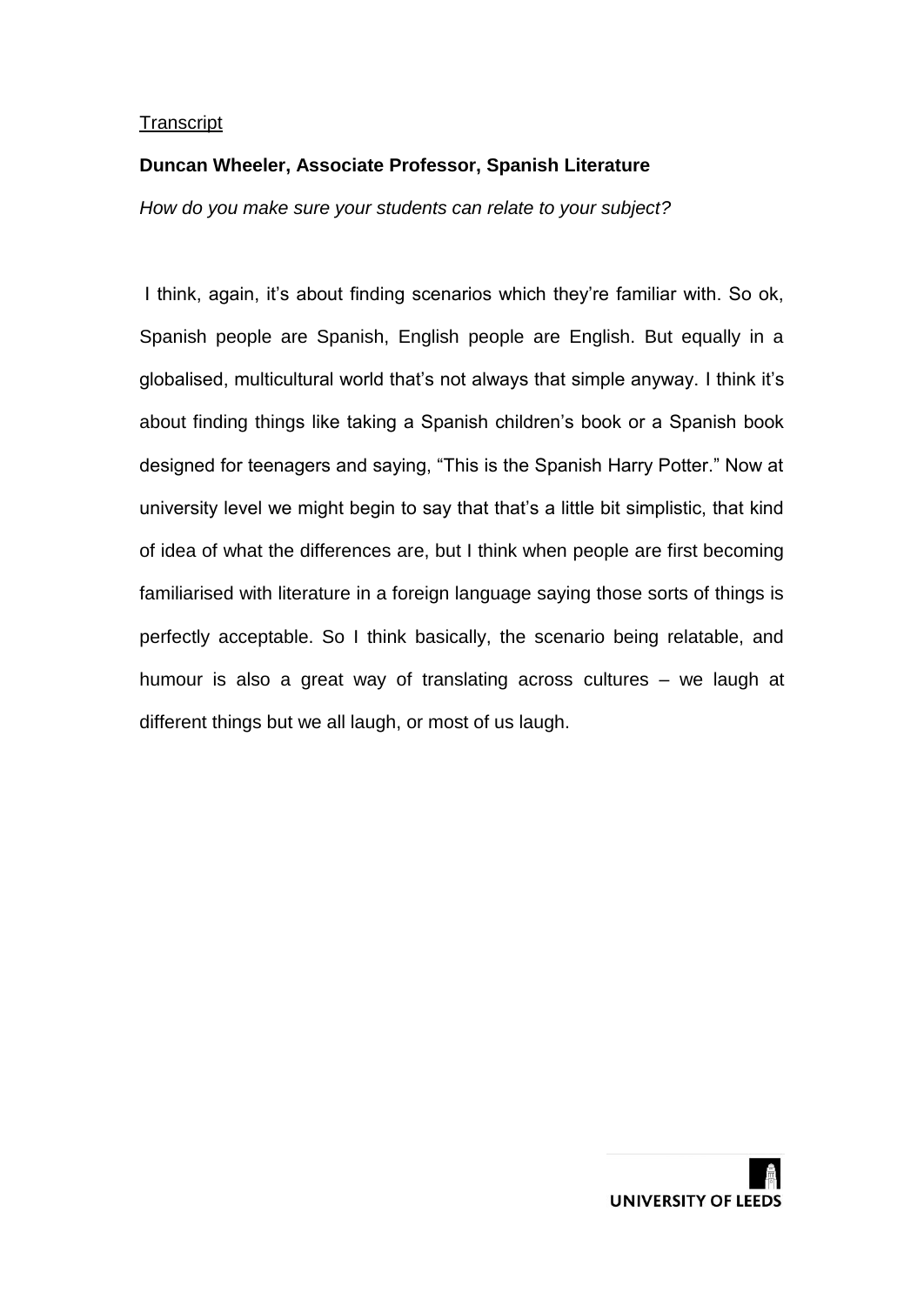## **Duncan Wheeler, Associate Professor, Spanish Literature**

*What personally excites you about teaching your subject?*

Well I think one of my bad habits, and one of the liberties that we have in the university that probably you have less of in schools, is that I keep on changing the syllabus each year and what I teach because I love reading new novels. So what I do, and it's a way of imposing the discipline on myself of reading something: you know when you read a review of something and think, "Oh I want to read that", but you never get round to it? Well I found the best way of forcing yourself to do it is not to join a book club, but to say you're going to teach it the following year, because you're then left with no option but to read it. So I think it's having the opportunity to do something I've always enjoyed– reading – and being paid for it.

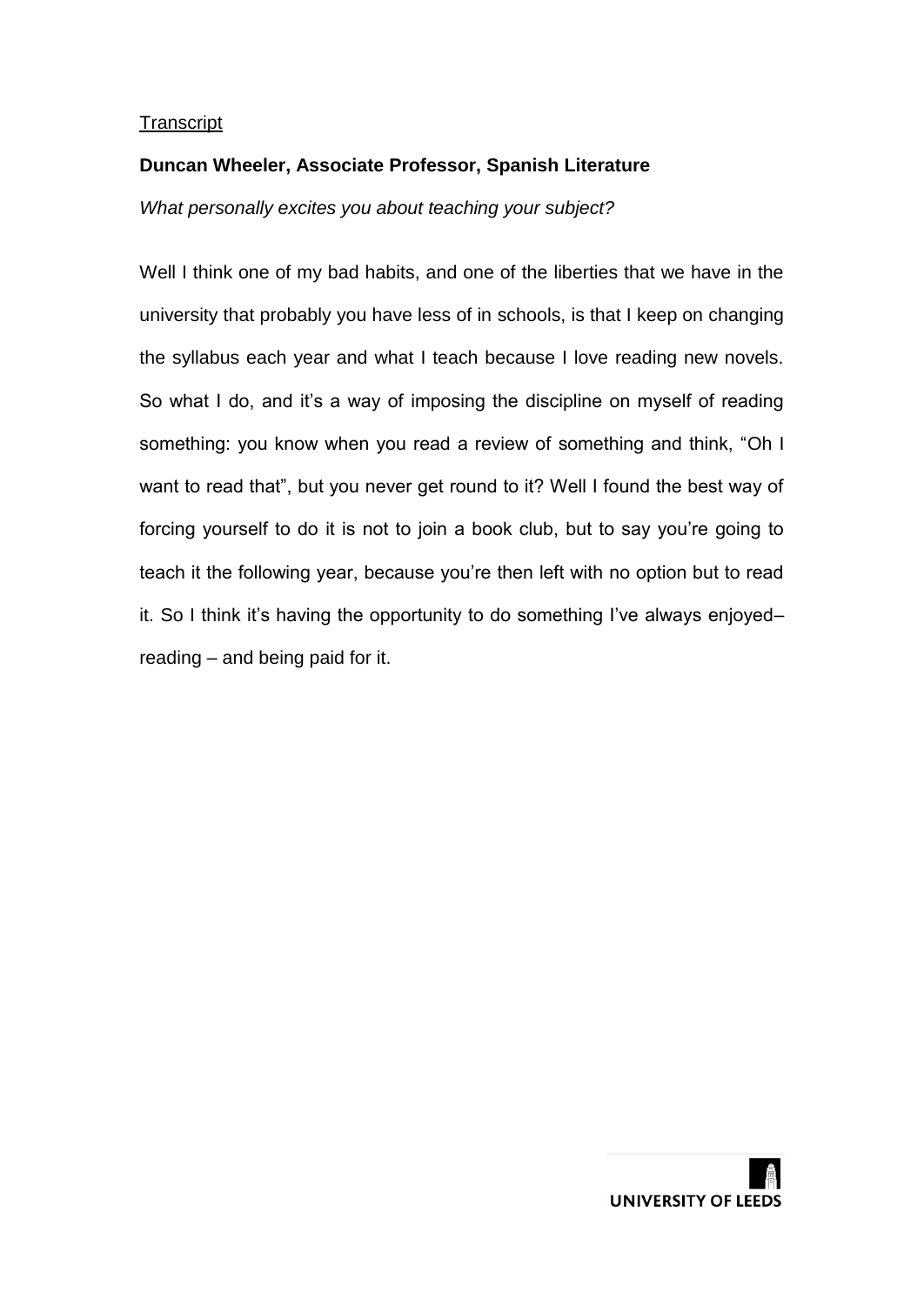#### **Duncan Wheeler, Associate Professor, Spanish Literature**

*What is the biggest challenge you encounter when teaching your subject?*

I think sometimes there is just this knee-jerk reaction onto the back of students that it's too hard, too difficult. In the second year modules here I coordinate a cinema module and a literature module and I can tell you the cinema module always fills up, and the theatre and literature one doesn't always. So I think it's basically presenting it in a way that it doesn't seem like such an unobtainable task – so you don't want to arrive in class with the two volumes of *Don Quixote* and say, "You've got to read this for next week." What you maybe want to do is start off with some short extracts – I sometimes, for example, before I do this play *Bajarse al moro*, I take a short play by the same author which is funny – a pair of prisoners talking about their experiences – and make two people in class read it out. Because once they laugh and see that they can actually understand it (they're not going to understand all the words in that read-through but they can get the basic humour, the jokes) then that makes them get over that initial reluctance or (maybe reluctance is too strong a word) that initial trepidation.

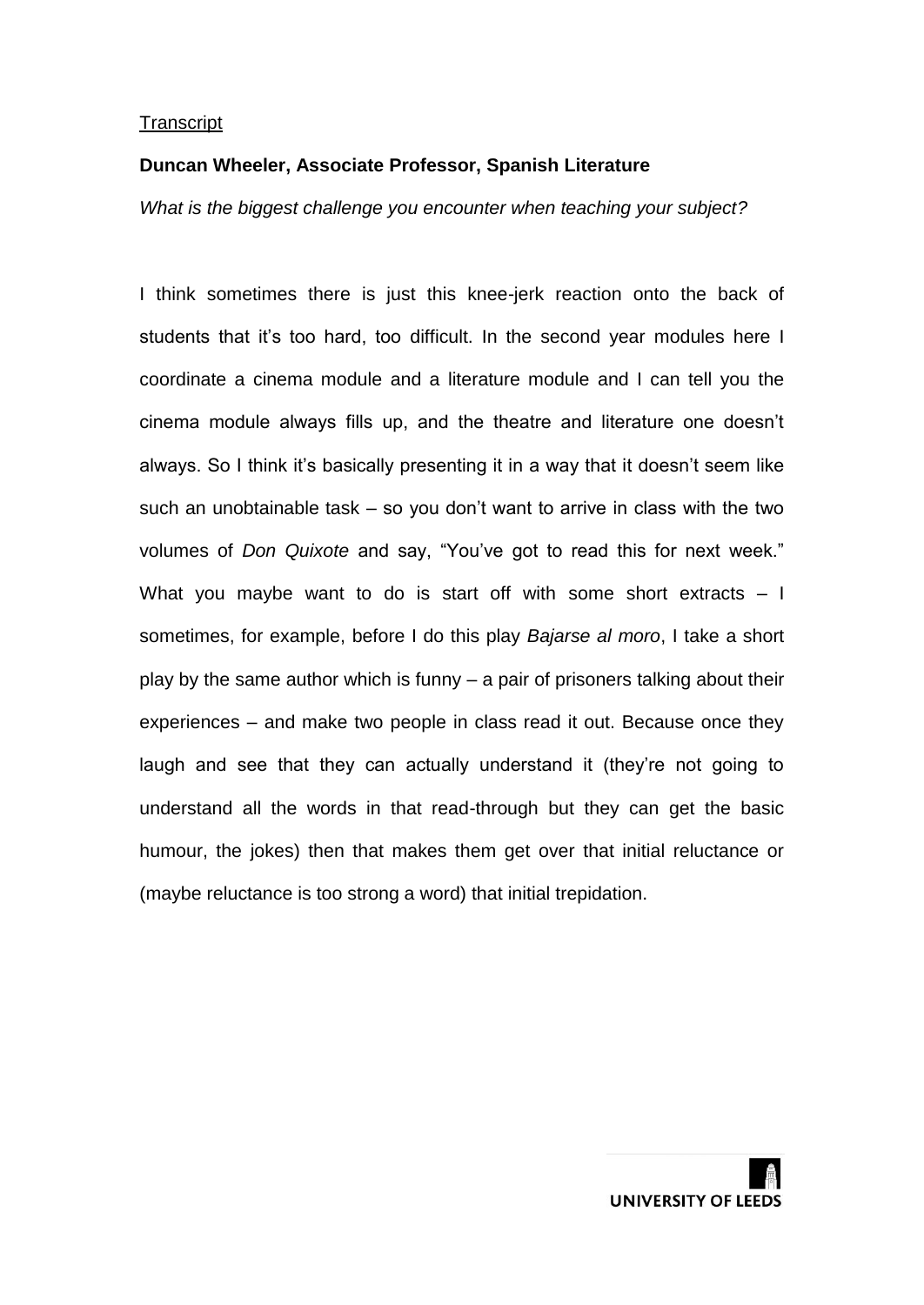# **Duncan Wheeler, Associate Professor, Spanish Literature**

*What would be your 'top tip' for those going on to teach your subject at Alevel?*

What I would say about teaching literature for teenagers is that the more able in the class will definitely respond to it. I think the biggest challenge is to make sure that you have material so that those with lesser concentration or lower language skills don't get lost or bored. The last thing you want is for it to be a self-defeating thing, to have a teacher teach a literary text and for the person to come out thinking, "This is boring," because that's precisely what you're trying to dispel. So I think it's developing tasks or questions for those kinds of students, so that they stay involved. One thing I've done with a play I've mentioned was, it's a popular play for teenagers in Spain to put on amateur productions. So we put on YouTube clips of Spaniards performing it and laughing at other people doing something badly is always popular: looking at these really bad clips and voting on which is the worst one is a way of getting everyone involved and stopping people switching off.

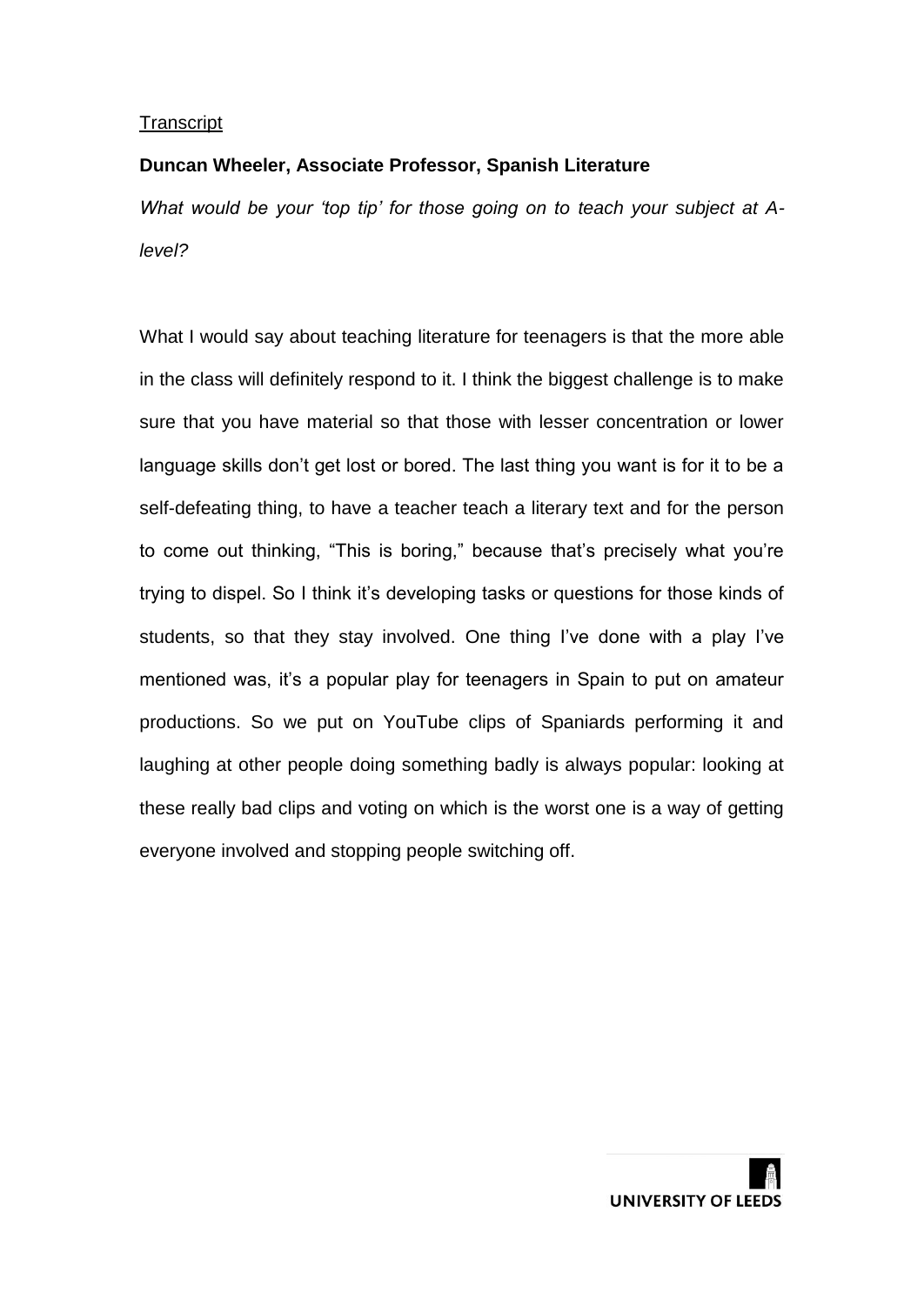## **Duncan Wheeler, Senior Lecturer, Spanish Literature**

*What personally excites you about teaching your subject?*

Because you've obviously read it yourself, it's a lot to do with how students respond to it. In relation to a text I teach, there's a huge satisfaction when you do teach a 16<sup>th</sup>-17<sup>th</sup> century wife murder play and it works (not the wife murder, the teaching of the play) and people actually do come to terms with really difficult language. You feel a sense of achievement. Having said that, it doesn't always work with those more challenging texts, and sometimes the ones I enjoy the most are ones such as a play I teach, *Bajarse al moro* (Going down to Morocco), which is about young people in 1980s Madrid and it's great because every year you get different readings on it. It's one of these perpetual stories that young people always interpret in relation to their own experiences, so you get a different response to it every year and that stops it from getting boring.